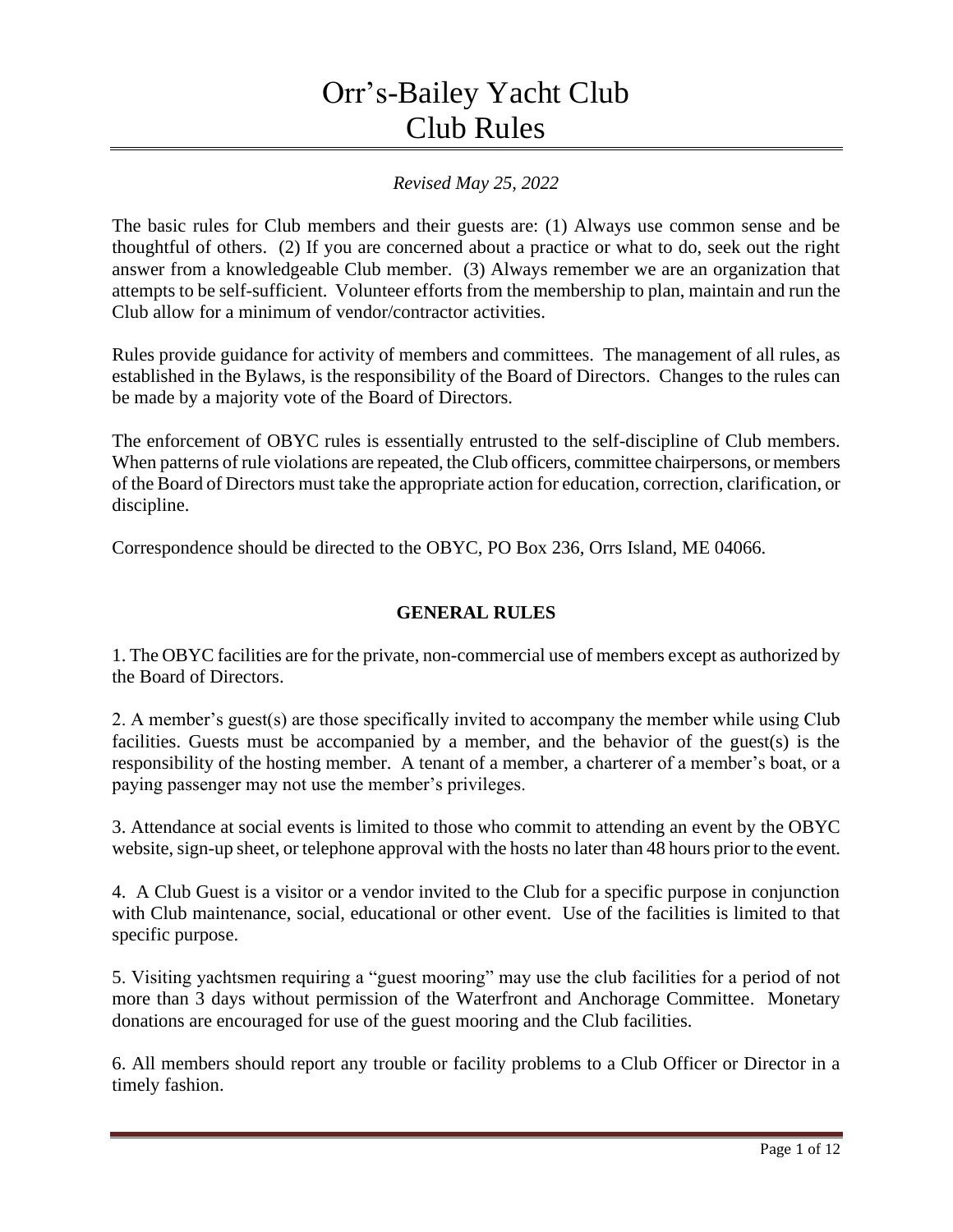7. No personal property is to be stored within or about the Club facilities except for dinghies and kayaks (refer to Fee Schedule on page 3).

8. Dogs must be on a leash or under the firm command of a handler. No animal/pet is permitted in any Club building but may use the clubhouse porch along with their handler. All handlers are expected to pick up animal waste.

9. OBYC Policy regarding use of alcohol, marijuana and legal or illegal narcotics by Members or Employees of OBYC/AFSS:

- The State of Maine laws concerning alcohol, marijuana and legal or illegal narcotics shall prevail.
- Boats, power or sail, including dinghies owned by OBYC shall not be operated or crewed by anyone who has recently\* used alcohol, marijuana or narcotics.
- Potentially dangerous machinery such as lawn mowers, string trimmers etc. shall not be operated on OBYC property by anyone who has recently\* used alcohol, marijuana or narcotics.
- Supervising, teaching, chaperoning or transporting of participants for any AFSS authorized or endorsed activity is not permitted by anyone who has recently\* used alcohol, marijuana or narcotics.

\* *means within the previous eight (8) hours*.

10. Fireworks, consumer fireworks, and display or commercial grade fireworks, as defined in 8 MRSA Section 221-A, are not permitted on OBYC property.

# **MEMBERSHIP RULES**

1. Membership is limited to 260 REGULAR MEMBERS, including HONORARY LIFE MEMBERS.

2. Applicants for membership must complete an approved Membership Application Form and forward it to the Membership Committee. It must be endorsed by two sponsoring members in good standing of different households and include a non-refundable application fee.

- A. A Regular Member may sponsor one application per calendar year.
- B. A new Regular Member may not sponsor an application until he/she has been a member for one year.
- C. At least one Sponsor must be acquainted with the candidate(s) for more than one year. If the candidate(s) is an adult child or sibling of a current regular member, one of the sponsors must not be related to the candidate(s).
- D. Each Sponsor's endorsement must state how long they have been acquainted with the candidate(s) and that they will familiarize the applicant with Club Rules.
- 3. A. Annual dues are determined by the Board, pursuant to the Bylaws.
	- B. Dues, initiation fees, and any other annual fees invoiced to new members upon being accepted into the Club must be paid and received by the Club Treasurer no later than the due date stated on the invoice.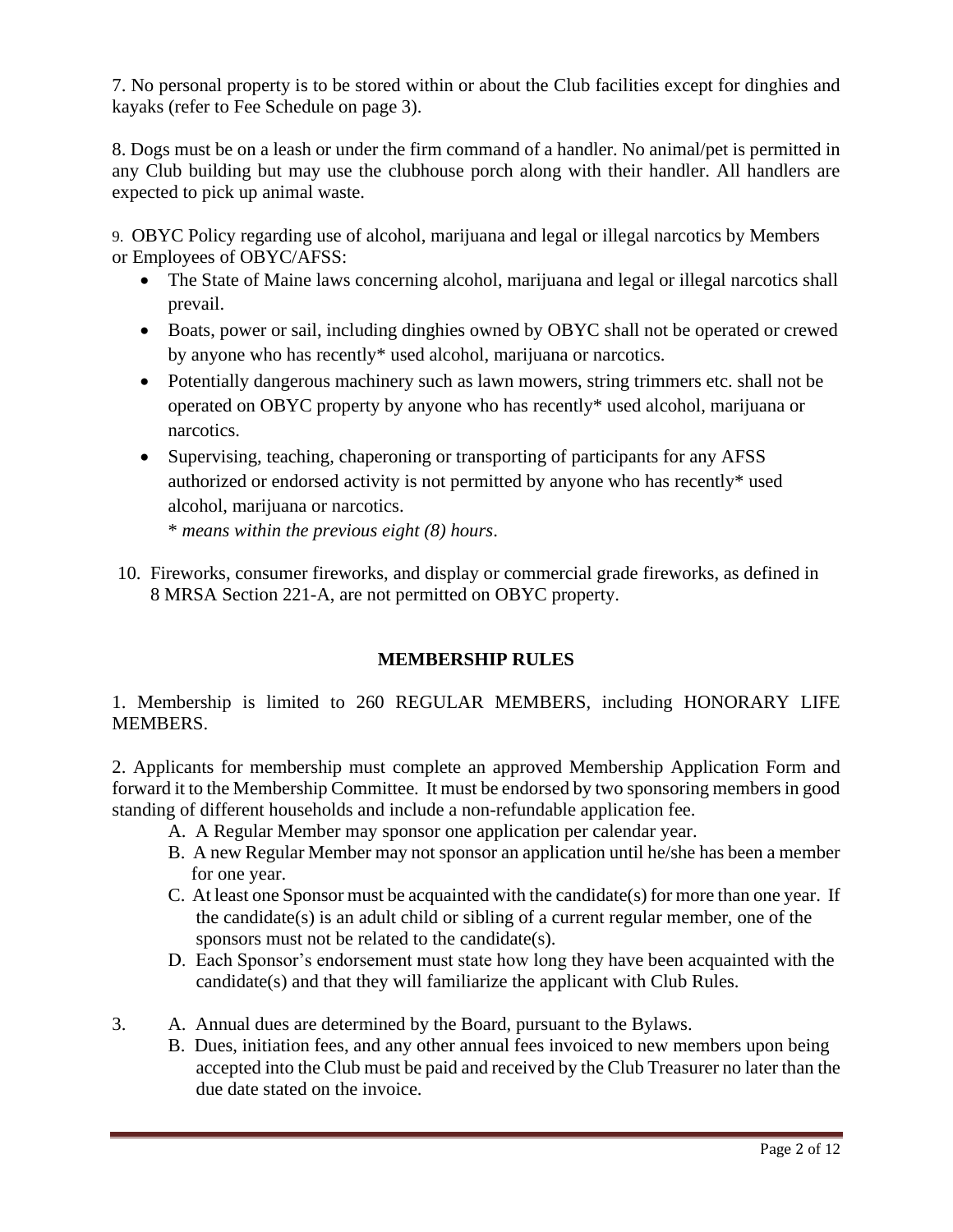4. When the membership limit is reached, the Membership Committee will maintain a waiting list of candidates who have successfully completed the application process. Candidates will be offered membership on a first-come basis, except as outlined in the Bylaws.

5. Membership is considered to be continuous for those in good standing who are current with payments for dues, assessments and fees.

6. Dues of those Regular Members and Junior Associates joining after September 1 will be credited to the following year's dues.

7. Any member may request the Board in writing for a leave of absence. The Board reserves the right to set the terms and conditions of such requests on an individual basis. The applicant will be notified in writing of the Board's decision within 60 days of receipt of the request.

8. The Initiation Fee, if previously paid, and the Membership Application Fee will be waived for members who resign(ed) in good standing and subsequently reapply for membership in the OBYC.

#### **FEE SCHEDULE**

Fees and assessments are determined by the Board of Directors and are subject to change without notice.

| 1. Application Fee (non refundable) 200.00 for each Regular Member. |  |
|---------------------------------------------------------------------|--|
|                                                                     |  |

2. Initiation Fee ..............................................\$1.000.00 for each Regular Member

........................................................................½ due upon acceptance, ½ within 6 months.

- 3. Annual Membership Fee............................\$300.00 per each Regular Member.
- 4. Annual Junior Associate Fee…………… \$150.00 per each Junior Associate.
- 5. Annual Student Sailor Membership Fee…\$30.00 per student
- 6. Late Payment and Late Fee Surcharge.......\$25.00.
- 7. Dock Space for Dinghy .............................\$125.00 per season.
- 8. Kayak Storage Fee ………………………\$30.00 per season.
- 9. Private use of the facilities………………\$100 non-refundable deposit to reserve date; \$250 usage fee due prior to event. \$50 restroom cleaning fee after event 10. Replacement of Keys …………………...If a member loses or misplaces his/her gas
	- pump or clubhouse key(s), there is a \$15.00 per key replacement charge.

## **DOCK & WATERFRONT RULES**

1. Those who desire boat moorings in the anchorage area must submit an OBYC Mooring Application to the OBYC Water and Anchorage Committee. The layout of plans for and placement of all boat moorings in the anchorage is determined by the OBYC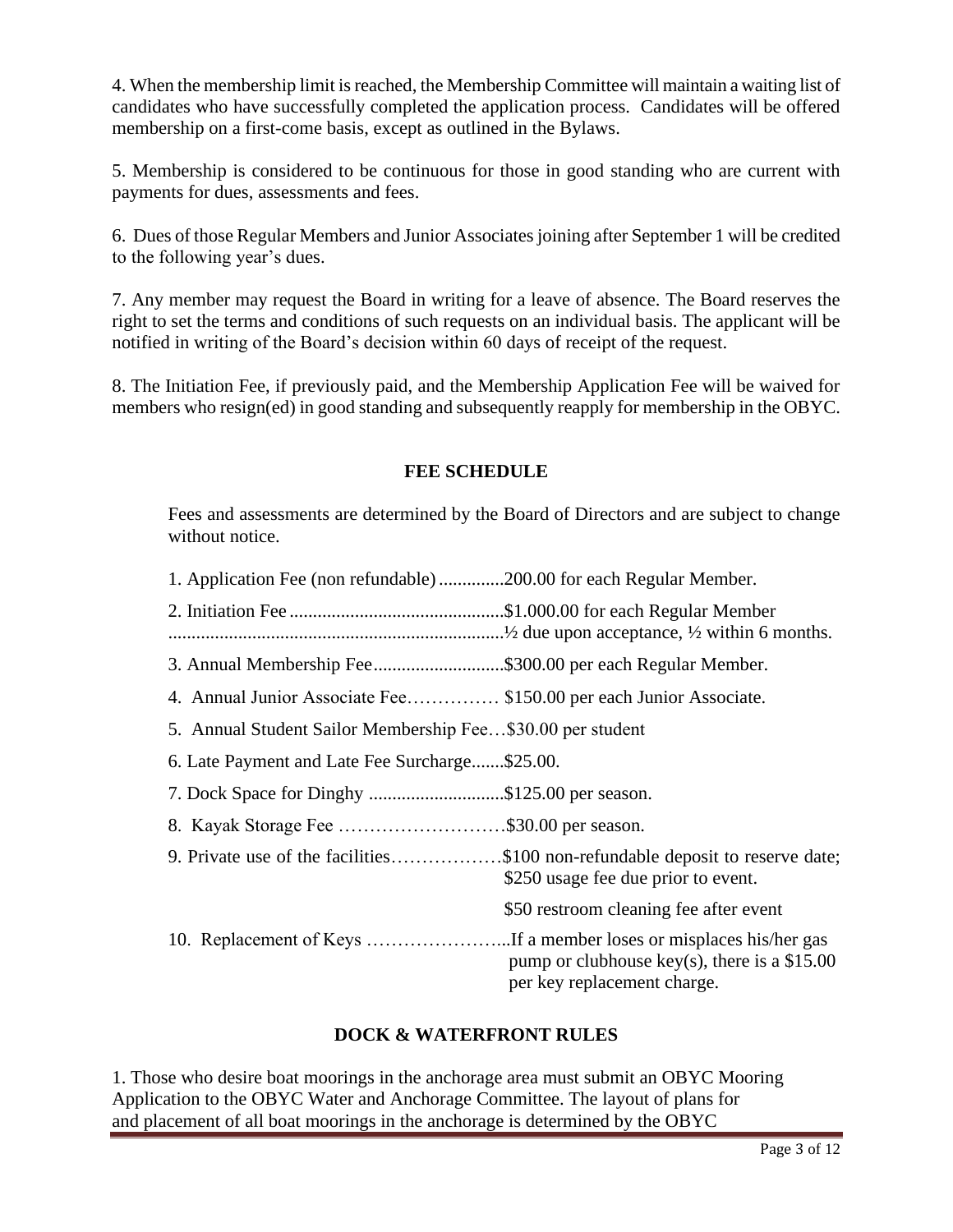Waterfront and Anchorage Committee based on availability and appropriateness with final authorization by the Harbormaster of the Town of Harpswell.

The Waterfront and Anchorage Committee maintains a waiting list of current members who desire a change in their mooring location. Members wishing to move their mooring should contact the Chairperson of the Waterfront and Anchorage Committee. Movement of moorings will be based on position on the waiting list as well as the size of the vessel. Such movement of moorings will be at the owner's expense.

### 2. New Moorings:

 The member must submit a completed OBYC Mooring Application to the Waterfront and Anchorage Committee, who will determine the proper location for the mooring. The member must also complete an application with the Town of Harpswell and pay the appropriate mooring registration fee. The Town's Harbormaster has final approval of all mooring locations. If the new mooring is not installed professionally, documentation of inspection must be received by the Waterfront and Anchorage Committee before the mooring is used in any way.

#### 3. Purchase of Existing Moorings:

 The member must submit a completed OBYC Mooring Application to the Waterfront and Anchorage Committee, accompanied by a copy of a current mooring inspection report. The purchase of an existing mooring does not necessarily guarantee the right to use its present location. Placement will be determined based on the mooring's specifications, the size of the vessel, as well as consideration of any waiting list requesting movement of moorings (see #1 above).

4. Mooring Inspections: OBYC strongly encourages members to have their moorings regularly inspected by a qualified mooring inspector/servicer; to include annual surface inspections of the gear and a complete inspection by diving or removal on a periodic basis of not less than every three years, or more frequently if required by the Harpswell Town Ordinance. Proper maintenance of moorings is the responsibility of the mooring owner. OBYC assumes no liability for the condition of memberowned moorings.

5. Mooring Balls: All mooring balls must be marked with the following no later than July 1 of each year:

- A. Owner's Name
- B. Current Town of Harpswell Registration Sticker
- C. Registration # Permanently Marked

If a member is unable to affix the current mooring registration sticker by July 1, he/she should notify the Chairperson of the Waterfront and Anchorage Committee.

#### 6. Abandoned Moorings:

A member's mooring accessed by the OBYC docks shall be considered abandoned unless it is currently registered with the Town and a valid permit number is clearly painted or burned on the mooring buoy. In addition, any registered mooring that is installed but unused for 365 days by the owner/member or any registered mooring that is not installed within 365 days of the date of registration shall also be considered abandoned.

When the OBYC Waterfront & Anchorage Committee has determined that a mooring is abandoned, it shall notify the owner of the abandonment and shall also notify the Harpswell Harbormaster who will tag the mooring. Unless the committee determines that there are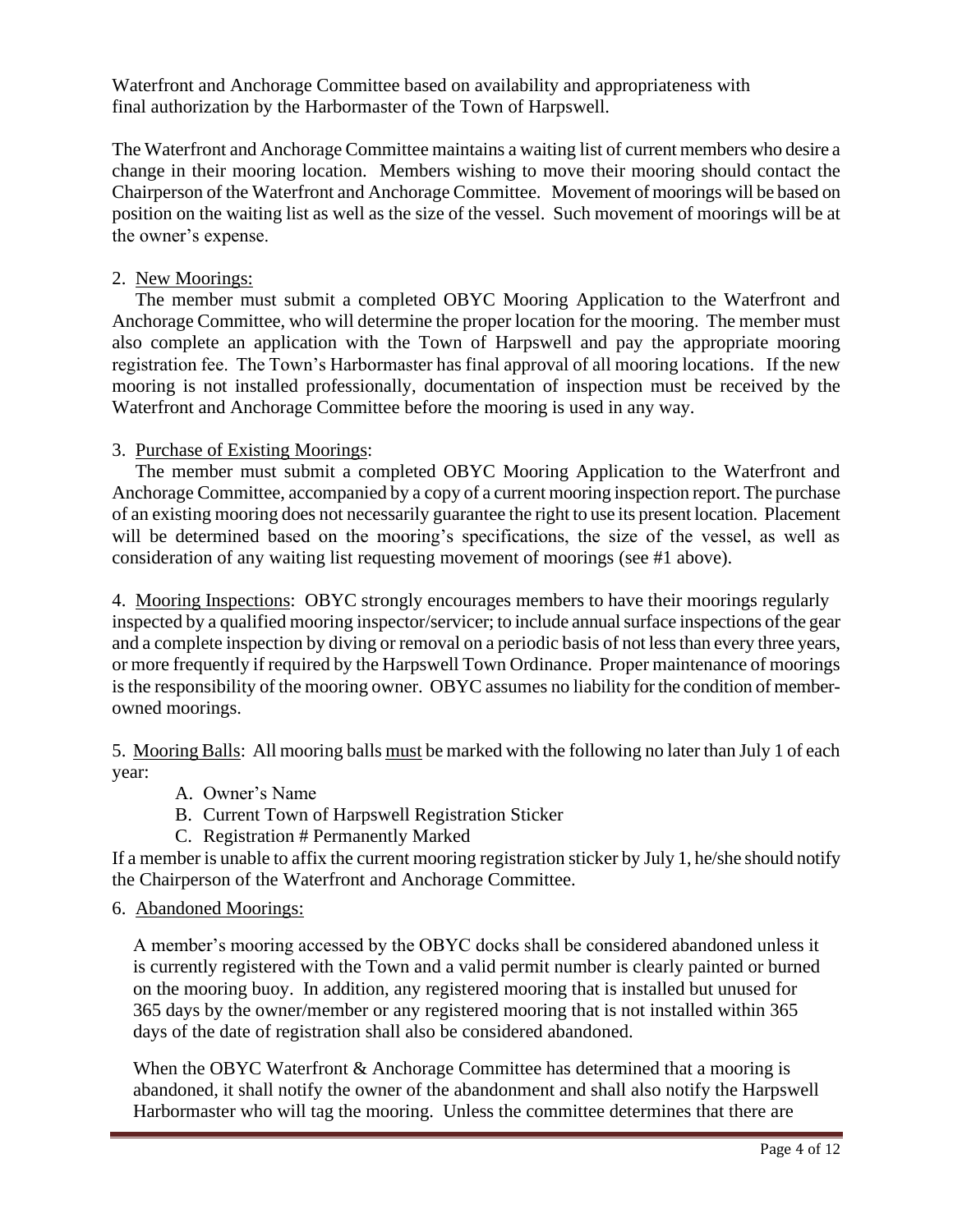justifiable extenuating circumstances that led to the abandonment, it shall request that the owner remove the mooring within fifteen (15) days of the date of the notice. If the mooring is not removed by the owner, OBYC may remove the mooring at the expense of the owner and without liability for such removal.

- 7. Floats: The front of the floats is to be kept clear for docking to load and unload boats.
	- A. Any boat tied to the front of the floats must be manned at all times so that it can be moved quickly to clear a space for other boats wishing to load, unload, or refuel.
	- B. When docking activity is minimal, a boat may be left unmanned for a short period of time at the extreme southern float area.
	- C. The central float opposite the ramp to the dock is to be kept clear for persons wishing to refuel.
	- D. Children under the age of 10 must wear life jackets and must at all times when on the Club landing/pier, dock, floats, or in a Club-owned boat, either be accompanied by an adult or be currently enrolled in the Abbot Fletcher Sailing School and under instructor supervision*.*
	- E. Members and guests are not permitted to jump off any landing/pier or ramp railings.

8. Club Dinghies: OBYC encourages the use of its loaner club dinghies by members as an alternative to keeping a private dinghy at the floats. For this reason, OBYC keeps 5 dinghies (2 - 10' Puffins, 2 - West Marine Tri-hulls, and 1 - 8' Puffin) available for club member use.

Guests are allowed in a club dinghy as long as accompanied by a qualified club member who is responsible for the operation of the dinghy.

Members and guests may not swim from a club dinghy. Further, club dinghies may not be used to tow people.

Two of these dinghies (10' Puffins) may be signed out for extended day use, such as when working on a boat at your mooring, or towing a dinghy to an island for day trips. These dinghies are identified by the numbers  $1 \& 2$  on the bow. The sign out sheet will be in the kiosk on the dock landing.

## Loaner dinghy policies:

A. Two of the Puffin dinghies (10') can be used for up to 12-hour periods. Usage could include leaving it on a mooring or towing one out to an island. One Puffin (8') and the two West Marine dinghies should always be available for members' use to and from their moorings.

B. Any member transporting Club boats should check with their own insurance carrier to ensure that such transportation is covered because any damage to a Club dinghy is the responsibility of the member using the dinghy.

9. Member Dinghies may be kept at the floats if space is available and upon payment of an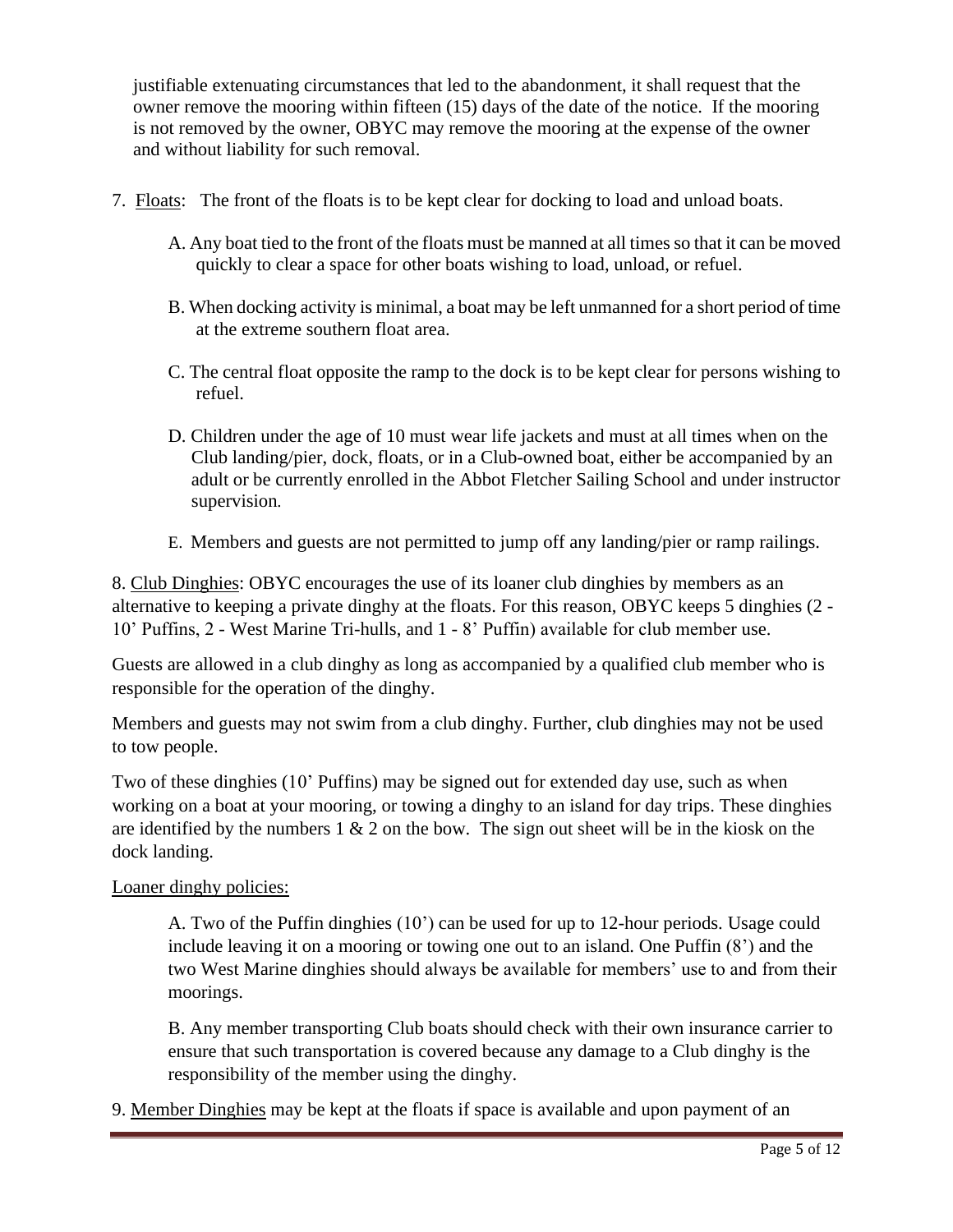annual fee established by the Board of Directors. Dinghy spaces at the floats are for those boats that are frequently used and are not intended as storage spaces for boats rarely used. Priority is extended to those assigned space the previous year.

- A. Dinghies are to be kept either in the water south of the ramp in the designated area or on the floats within the area bordered by the yellow stripes on the southerly three floats. At no time should dinghies hang over the eastern side of the floats or enter into or encumber the designated passageway on the western side.
- B. The maximum allowed length of a dinghy kept on the floats is 9'0" feet. This is to allow for the maintenance of a three-foot walkway on the western side for safe access while ensuring that the dinghies do not hang over the floats on the eastern side and obstruct access to those dinghies in the water.
- C. The maximum size of the dinghy allowed in the water is 12'0" overall, including the outboard.
- D. All hard plastic (fiberglass) dinghies are to have protective rub rails in good repair to prevent damage to other members' dinghies.
- E. Motors are to be kept in the down position to prevent damage to other dinghies.
- F. Dinghies are to have painters with a minimum length of 15' and are to be tied to the floats in such a way as to allow at least 8-10' of painter length between the dinghy and the floats. Stern lines are not permitted.
- G. All dinghies must have a current OBYC dinghy sticker placed on the inside of the transom (either left or right side). Each year, OBYC will provide a sticker to all members who pay the annual dinghy registration fee.
- H. The owner's name and a current phone number shall be prominently displayed on each dinghy in an area where it is viewable when the dinghy is moored or stowed. (The prominent location will depend upon whether the dinghy is stowed upside-down on top of a float or moored in the water and tied to the floats.)
- I. All dinghies are to be maintained and used in accordance with applicable local, State and Coast Guard requirements, including, when needed, having a current State of Maine registration sticker clearly displayed on their hull.
- J. OBYC dinghy fees must be paid for the year before placing a dinghy on an OBYC float or in the water tied to an OBYC float.
- K. All boats shall be kept in good useable condition. This includes keeping them properly tied and bailed out so they will not damage neighboring boats.
- L. Dinghies are the owner's responsibility; please do not ask the Club to act in your behalf.
- M. Do not borrow, use or relocate a punt or dinghy, or any other property, of another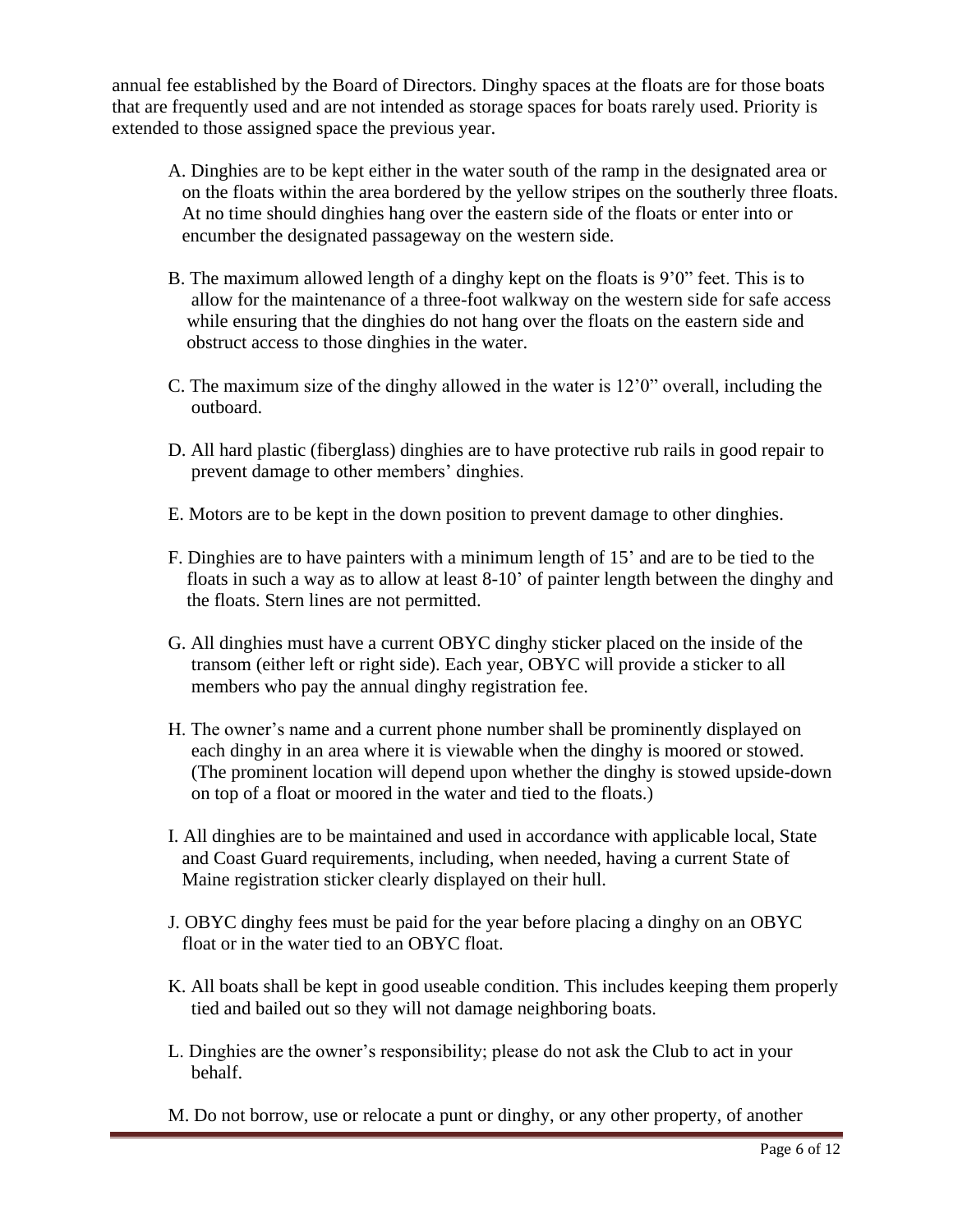Club Member without their express permission.

- N. No aluminum skiffs will be permitted to tie up to the floats or to be on top of the floats.
- O. The Waterfront and Anchorage Committee shall have the authority to segregate tie-up locations by type of dinghy and shall have the authority to assign specific tie up spots to individual dinghies, if and as needed.
- P. The Waterfront and Anchorage Committee/Dinghy Master reserve the right to move or remove member dinghies if they present a risk to other dinghies, club property or the safety of the membership.
- Q. No dinghy can be moored in a manner that blocks access to the swim ladders.
- 10. Heavy materials or objects must not be dragged on the ramp, floats, or docks.
- 11. Jet skis or similar powered watercraft are not welcome.

12. Kayak Storage: Upon payment of an annual fee, a dinghy/kayak permit sticker will be issued to members who may store their kayaks on the kayak rack, at their own risk. The sticker should be placed on the right exterior bow of the kayak. All kayaks must be removed prior to the date when floats are hauled in the fall.

13. Boating Safety: Members who have a boat moored in the anchorage are encouraged to:

- A. Comply with U.S. Coast Guard requirement that their boat registration number and current year's registration sticker be properly displayed on each side of the forward part of their boat, or that their boat have a valid U.S. Coast Guard Certification of Documentation.
- B. Have their boat(s) inspected when the U.S. Coast Guard Auxiliary has scheduled visits to OBYC to conduct complimentary boat inspections.
- C. Complete a Float Plan sheet before leaving the anchorage to indicate your planned destination and arrival/return time.

## **GROUNDS AND BUILDINGS RULES**

1. Children of Regular Members ages 10-21 may use Club facilities during daylight hours with parental permission. Those 22 and older should apply for Junior or Regular Membership in order to use the Club other than as a member's guest. Children under the age of 10 must be accompanied by an adult at all times.

2. Smoking is not permitted in the Clubhouse, restrooms, storage shed, or on the pier or floats.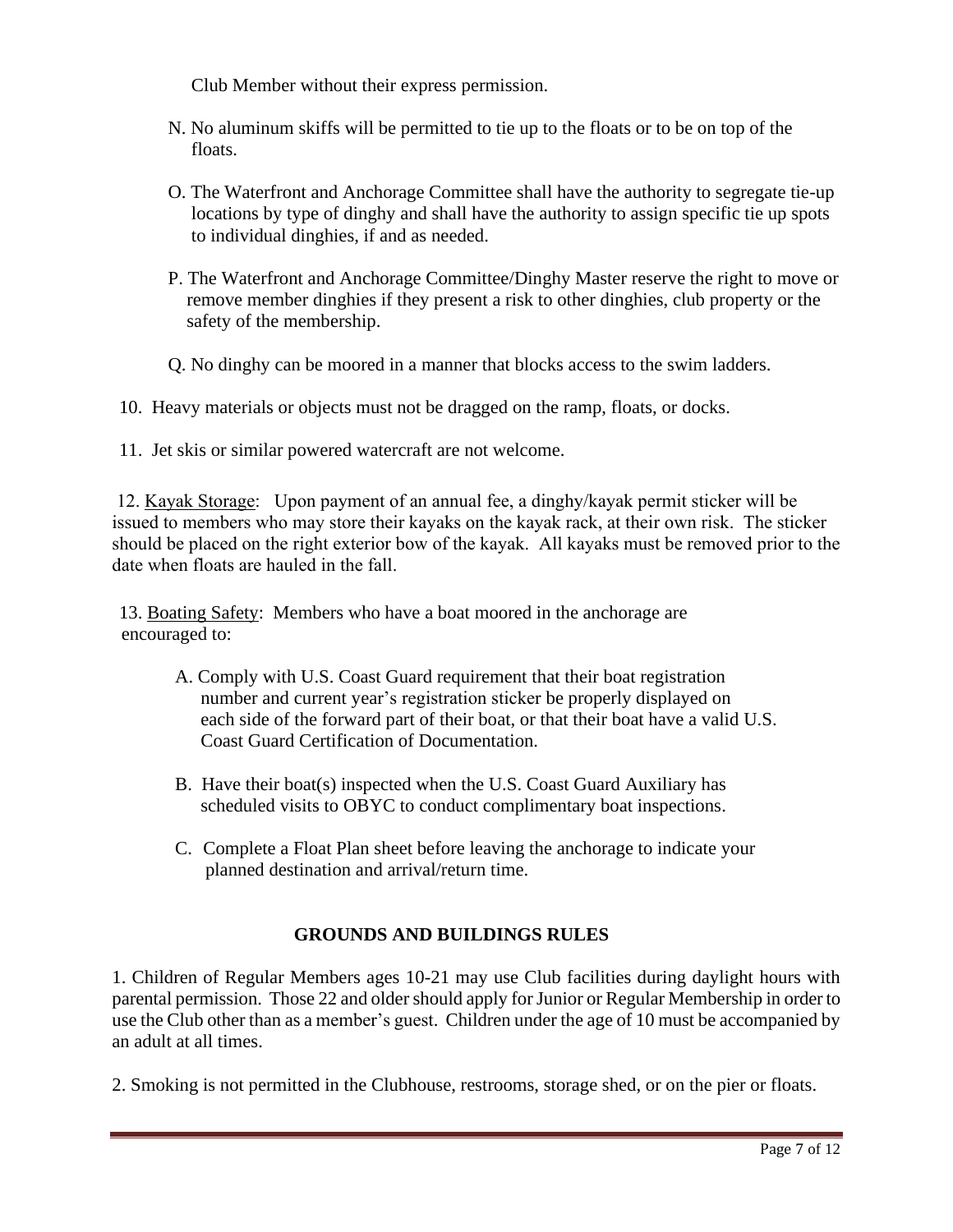3. Excessive noise (radio, singing, DJ's, etc.) must be restrained and not disruptive to the neighbors.

- 4. Functions must end no later than 10:00 PM
- 5. For Club Social events the following apply:
	- A. The assigned hosts for the event may establish any reasonable special requirements for an event.
	- B. Sign-up sheets are provided for most Club social events. Sign-up sheets will be removed by Thursday evening before the event, unless the membership is notified otherwise. Sign-up for Club social events is also provided on the OBYC website.
	- C. The event hosts reserve the right to limit the attendance to those names on the sign-up sheet and the website.
	- D. Members and guests who attend social events are encouraged to wear name tags during the event.
	- F. If Club-owned tents are desired, it is the host's responsibility to set up the tents and to take them down within 48 hours of the event.
- 6. For private social events the following will apply:

*The Board of Directors believes that the Membership should be free to enjoy the Clubhouse and Grounds at all times. Rental of the Facility to Members for Private Functions will inevitably restrict that freedom. Therefore, Rentals for Private Functions are only permitted under the following guidelines, and at the discretion of the Board of Directors:*

- A. A "Private Function" is defined as any private event involving 21 or more people, and any event of any size during which a Caterer will prepare and/or serve a meal.
- B. Attendance at a Private Function is limited to a maximum of 125 attendees.
- C. The Requesting Club Member must be a Member in Good Standing.
- D. A "Hosting Club Member" is defined as the Requesting Club Member who has applied for, and received approval to Host a Private Function on a particular date at OBYC.
- E. Requests for Private Use of OBYC will only be considered for days/times when a Club Function is not scheduled.
- F. The Clubhouse and Grounds may not be utilized for Private Fundraisers, Political Events or Commercial Events of any sort.
- G. The Hosting Club Member assumes complete responsibility for all details of the Private Function, including proper conduct of all attendees.
- H. The Hosting Club Member agrees to take specific actions to minimize the interference of the Private Function with normal operations of the Club. Members may not be denied entry to the Club or the use of its amenities during a Private Function,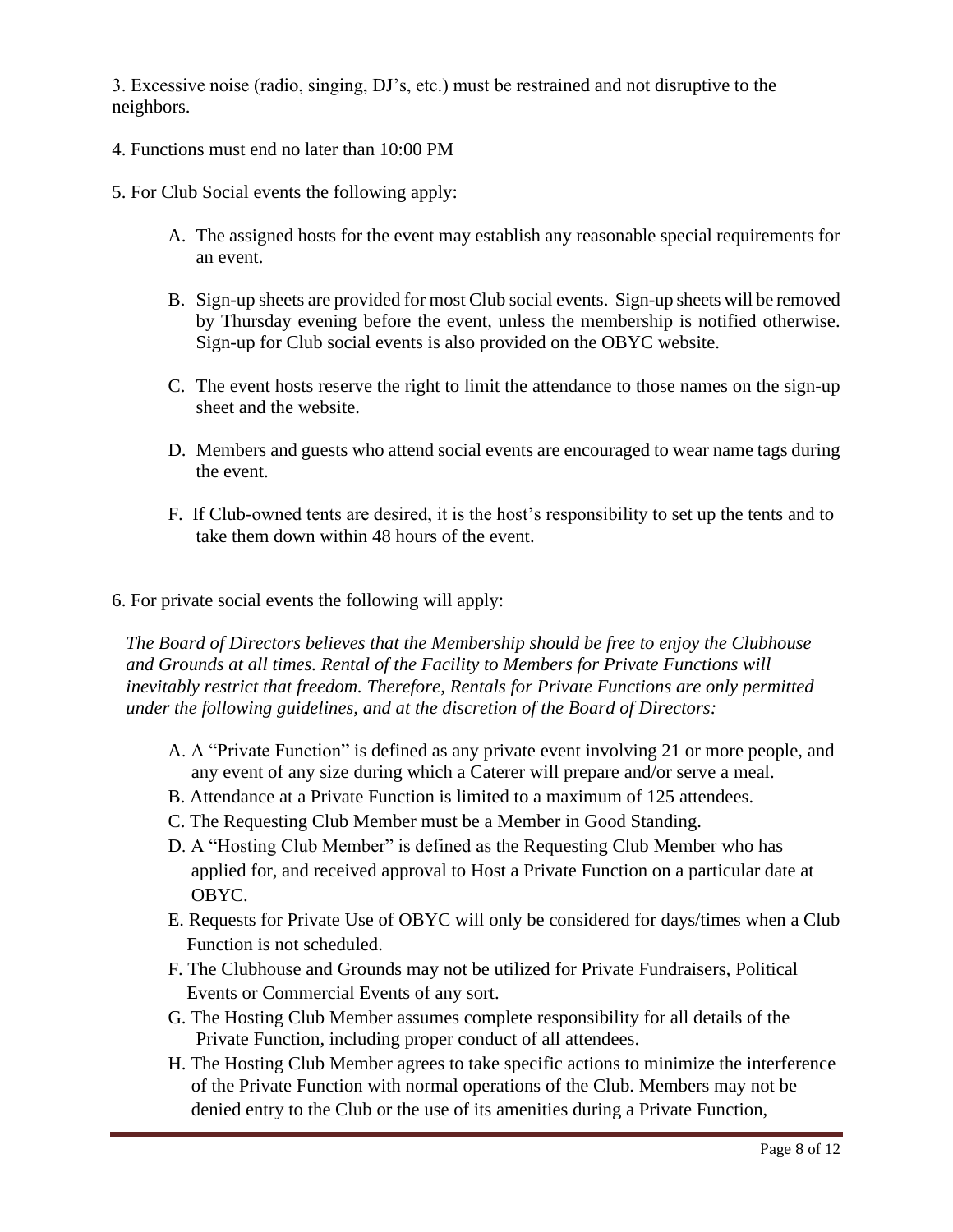including use of the bathrooms, porch and grills.

- I. For Private Functions with Attendance of 80 or more people, on Friday, Saturday or Sunday starting Memorial Day weekend through September 15th, a Parking Plan is required with the Application to ensure that the event does not unduly interfere with Members' use of the Club. We encourage the Hosting Club Member to arrange for carpooling (4-5 people per car) to limit the number of cars that must be parked at the Club.
- J. The Hosting Club Member must be in continuous attendance during the preparation, function duration, and clean-up associated with the Private Function.
- K. Noise (music, radio, singing, DJ's, etc.) must be restrained and not disruptive to the neighborhood.
- L. All Private Functions must end by 10:00 p.m.
- M. Smoking is not permitted on Club Property, including on the Docks.
- N. Wedding Receptions or other life celebrations honoring a Family Member are limited to those for which the Bride, Groom, or Family Member being honored is an Immediate Member (parent, child, sibling, or grandchild) of the Hosting Club Member's Family.
- O. The Hosting Club Member must ensure that the clubhouse and grounds are cleaned immediately following the Private Function and before the Hosting Club Member departs the Club. For late evening Private Functions where this may not be possible, clean-up must be completed by 0900 hours the following day.
- P. The Hosting Club Member is responsible to remediate any damage that occurs during the Private Function. Such damage includes damage or loss of rented lapel microphones. The Club reserves the right to hire outside contractors for remediation and clean-up, at the Hosting Club Member's expense, if damage is not remediated or clean-up accomplished in a timely manner.
- Q. All paper products and other consumable supplies on the premises are not for Private Functions.
- R. The Club cannot guarantee there will be sufficient water supply to support a Private Function. The Hosting Club Member will be responsible to provide water for all purposes if the water supply is insufficient.
- S. At its discretion, the Club may require that the Hosting Club Member provide one or more Portable Potty/ies for significant events.
- T. No less than two weeks prior to the Private Function, the Hosting Club Member must provide a Certificate of Liability Insurance for the Event Date, including Host Liquor Liability, in the amount of at least One Million Dollars, with the Orr's-Bailey Yacht Club named as additional insured. If this Certificate is not provided, the Private Event will be subject to Termination, and the Deposit forfeited.
- U. Fees: A \$100 Non-refundable Deposit to reserve the date must accompany this application. The deposit will be returned if the Club denies the Application. An additional \$250 usage fee is due no less than two weeks before the event. There will be an additional \$50 fee if lapel microphones are to be used, payable on or before the event.
- V. The Club reserves the right to assess the Hosting Club Member additional charges if this Rental Contract is breached.
- 7. Due to safety and privacy concerns, the Club prohibits the operation of unmanned aerial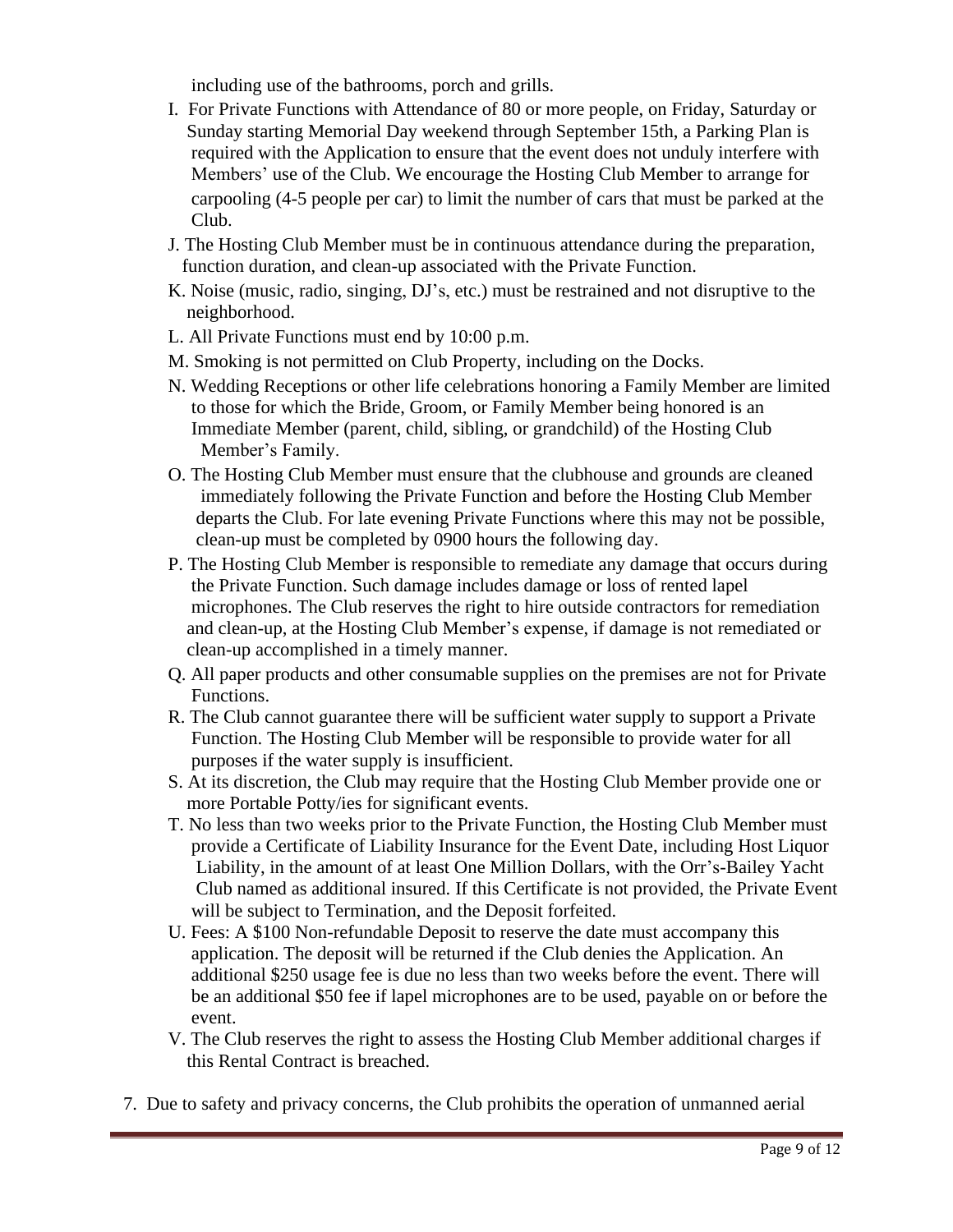systems, or drones, on or above Club property without the Club's prior written authorization. This prohibition includes drones used for filming or videotaping, as well as any drone use by media or journalists operating above or within Club property. This prohibition extends to any devices launched or operated from Club property, as well as any launched from private property outside Club property.

Please contact a Board Member of the Building & Grounds Committee Chair if you have any questions or if you seek prior authorization to operate any such devices. Any authorized operation of drones on or above Club property will be governed by Federal Aviation Administration ("FAA") rules and regulations, and local law enforcement, and will require, at a minimum, insurance coverage, indemnification, waiver of liability, FAA certification and a written flight plan.

In addition to the Board's existing enforcement abilities, violation of this rule may result in confiscation of the equipment, and may also subject violators to liability, damages, and attorney's fees.

## **CONTRACTS**

The Commodore or Treasurer has the authority to sign contracts for items in the current budget. Additionally, the Commodore or Treasurer may sign contracts for items not in the budget as long as the contract amount does not exceed \$5,000.

# **ABBOT FLETCHER SAILING SCHOOL**

The rules indicated below relate to the School and its activities. A copy of the rules of the Abbot Fletcher Sailing School (AFSS) may be obtained from the Chairperson of the AFSS or an AFSS staff member.

1. The AFSS shall determine its own rules, procedures and budget, approved by the Club's Board of Directors. The rules must include the signing by the responsible student/parent of a General Release of Liability/Medical Release form.

2. Members of students' families may observe classes as Club guests but are not privileged to use either the docks or the boats.

3. Club members are asked to respect the activities of the AFSS and not impede or distract from its program(s).

4. Select OBYC sailboats are available for members' use at times when AFSS is not using them. Members must comply with the policies and procedures of the Adult Sailing Program and be approved by the Adult Sailing Committee Chair before using any of the OBYC boats.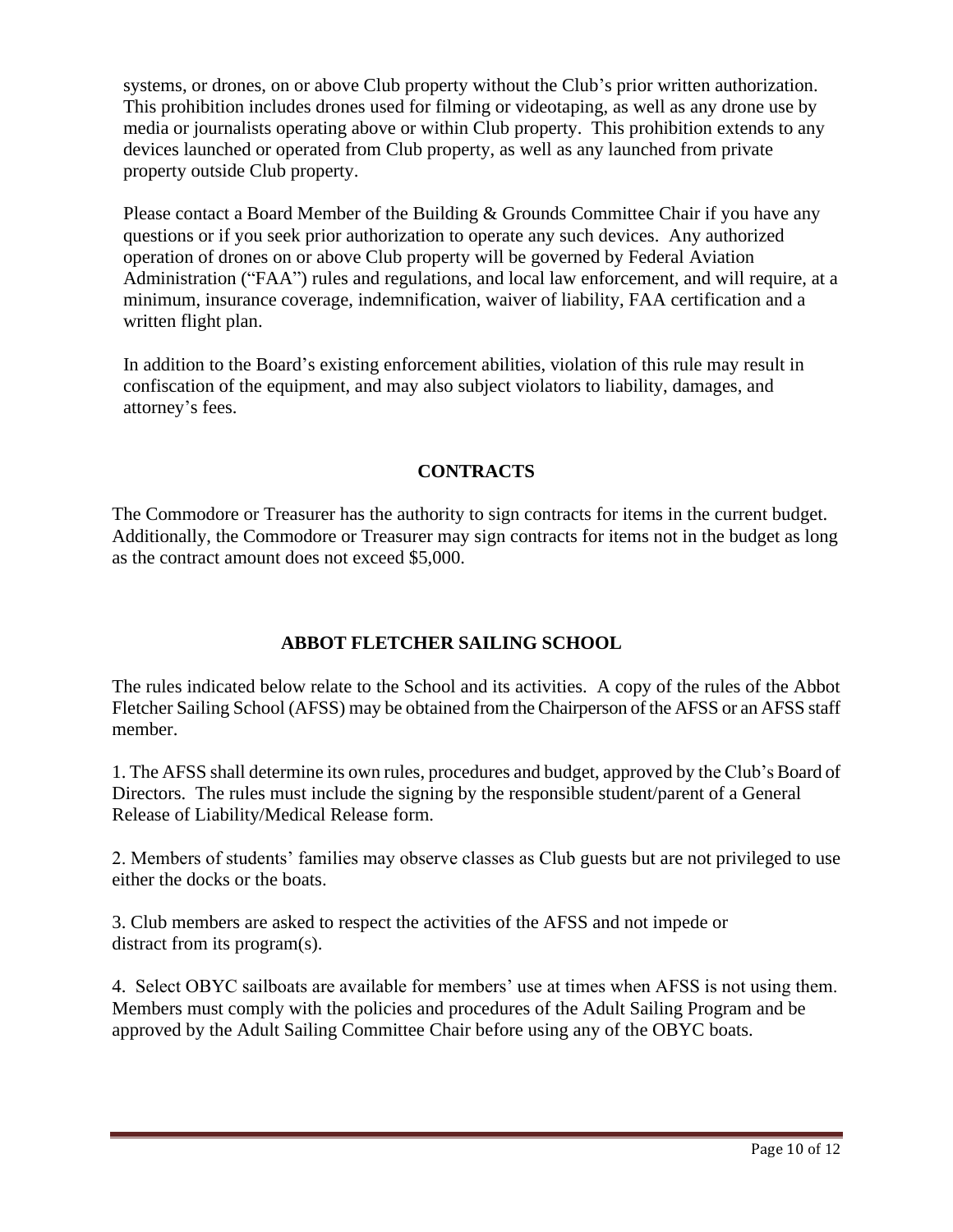# **ADULT SAILING PROGRAM**

The Rhodes 19 and Laser sailboats are available for members' use when not being used by the Abbot Fletcher Sailing School. OBYC members who use club sailboats are expected to have sailing knowledge and skills consistent with the sailboat(s) they will use.

#### **Prerequisites for Use of Sailboats:**

- 1. Completion of Skipper's written background. Like any other place that rents or lends out sailboats, OBYC wishes to ensure that those who use the boats have the experience to operate and safely sail its boats.
- 2. Completion of an on-the-water orientation to the boat, including a sailing ability test if warranted. (Note: a club member sailing mentor will help new sailing members, and those whose skills are rusty learn to sail. Seasoned sailors who are familiar with the boat to be used will not require additional testing.)
- 3. Completion of the sailboat sign-out/return sheet that is kept near the telephone in the clubhouse. Boats may be signed out for 4 hours at a time, no more than 2 weeks in advance.
- 4. Use of sailboats is predicated on favorable weather conditions, namely no fog, excessive wind or storms. Generally, wind should be between 4 and 15 knots of wind. Below 4 knots will create conditions where the combination of light winds and tides will preclude being able to return to OBYC. Since sails on OBYC sailboats are not equipped with reef points, winds above 15 knots become problematic for docking and mooring. Attempting to sail in fog exposes sailors and boats at risk.

## **Expectations Upon Use:**

- Sailing within sight of OBYC at all times, within the boundaries specified herein. (Northerly side of Haskell Island to the south; High Head to the north).
- Sailing at all times according to the appropriate rules of good seamanship and making best efforts to avoid collisions or threats to the safety of the sailor(s) in the club sailboat or any other vessel.
- All sailors must wear USCG approved life jackets and any other required safety equipment.
- Members and guests may not swim from a club sailboat. Further, club sailboats may not be used to tow people.
- Guests are allowed in a club sailboat as long as accompanied by a qualified club member who is responsible for the operation of the sailboat.
- Returning sailboat and all parts to their assigned location after usage.
- Immediately reporting any damages or equipment failures to the Adult Sailing Committee member.
- Failure to adhere to any of the above terms may lead to revocation of the club dinghy usage privileges.
- Sailboats are not equipped with a motor. Sailboat users should be prepared to paddle if becalmed. Sailboats are equipped with a paddle(s). In the event that the operator